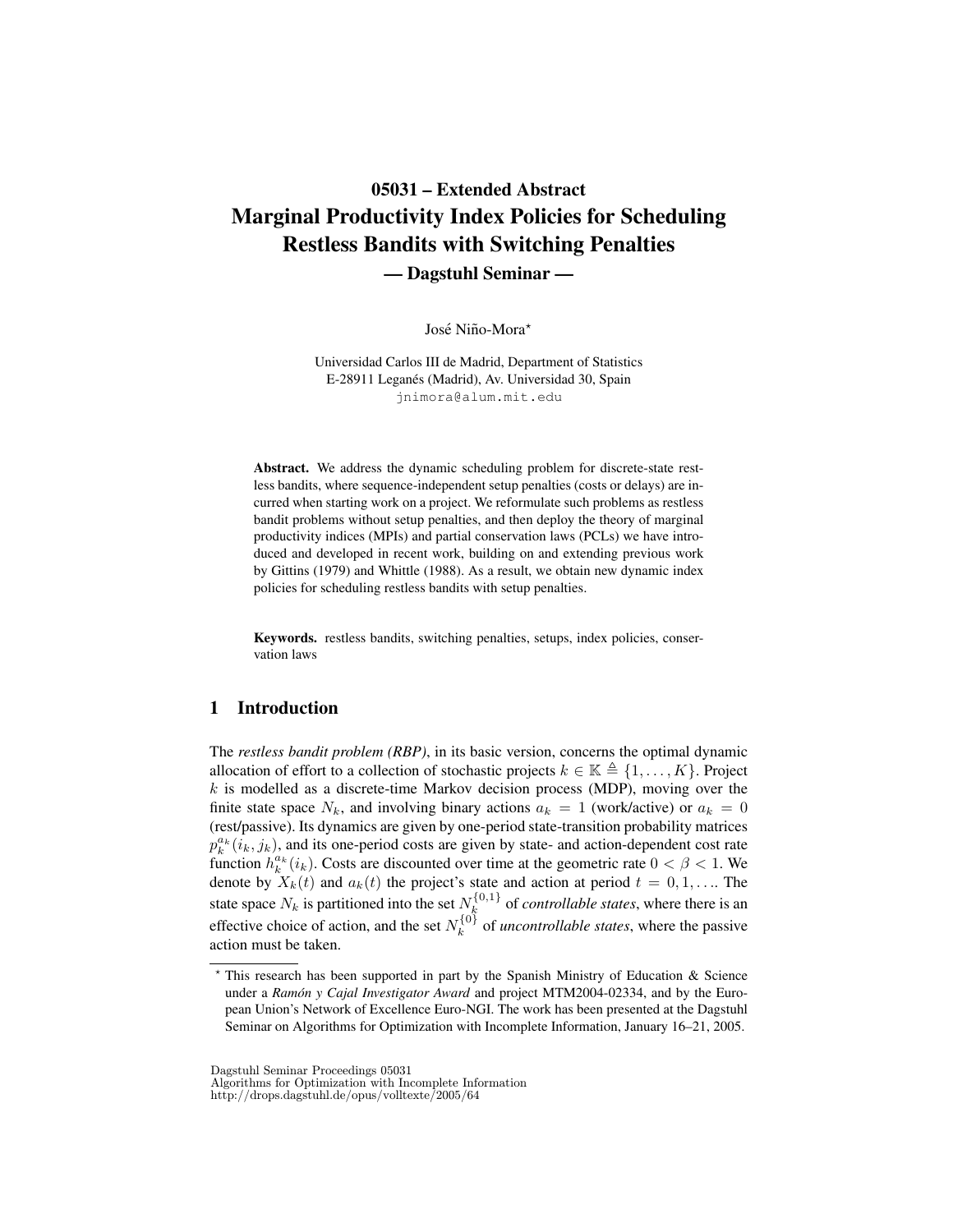#### 2 Niño-Mora

At each time period, at most one of the projects can be worked on, among those occupying a controllable state. We thus have the sample-path service capacity constraint

$$
\sum_{k\in\mathbb{K}} a_k(t) \le 1, \quad t \ge 0.
$$

Actions are dynamically prescribed by adoption of a *scheduling policy* π, chosen from the class  $\Pi$  of admissible policies, which are only required to be nonanticipative and to satisfy the service capacity constraint.

The RBP is to find an admissible policy minimizing the expected total discounted value of costs accrued over an infinite horizon:

<span id="page-1-0"></span>
$$
\min_{\pi \in \Pi} \mathbb{E}\left[\sum_{t=0}^{\infty} \beta^t h_k^{a_k(t)}(X_k(t))\right].
$$
\n(1)

Problem [\(1\)](#page-1-0) has a great modelling power, yet in counterpart it is computationally intractable ( $P$ -space hard; see [\[1\]](#page-5-0)). Yet, the underlying assumption in problem [\(1\)](#page-1-0) that it is costless to switch between projects is not realistic in a variety of applications, where such switching involving significant costs and/or delays. As a result, optimal or nearoptimal policies for problem [\(1\)](#page-1-0) may involve a high frequency of switching which is not acceptable in such applications. This fact motivates the research interest in extensions of the RBP which incorporate switching penalties.

We focus in this paper on the case of positive sequence-independent setup costs. Thus, we consider that the first period project k is worked on, a setup cost  $d_k > 0$ is incurred. In such setting, our goal is to design a well-grounded and tractable *index policy*.

In such extended model, index policies are based on definition of an index  $\nu_k$ :  $\{0,1\} \times$  $N_k^{\{0,1\}} \to \mathbb{R}$ , which is a real function of the project's *augmented state*  $(a_k^-, i_k)$ . Here,  $a_k^{\perp}$  represents the previous action taken at the project. The resulting index policy prescribes to work at each time on the project with current larger index value, among those occupying controllable states, if any. This raises the research issue of How to define and construct well-grounded index functions for a restless bandit project?

A powerful approach to index design, introduced in [\[2\]](#page-5-1), was extended in [\[3\]](#page-5-2) and recently developed in [\[4](#page-5-3)[,5](#page-5-4)[,6\]](#page-5-5). In short, such approach defines a *marginal productivity index (MPI)*, which has a sound economic interpretation, as it measures the marginal productivity of work at every state. The MPI exists in models that satisfy the economic law of diminishing marginal returns to effort. Hence, MPI-based resource allocation policies seek to dynamically allocate a resource to its currently more productive use, using the MPI as a proxy measure of the true marginal productivity of effort.

In [\[7\]](#page-5-6), we deploy such approach to design and construct new dynamic MPI policies for scheduling restless bandits with setup costs. The approach is further extended to address the case of setup delays. Here we outline the approach and main results.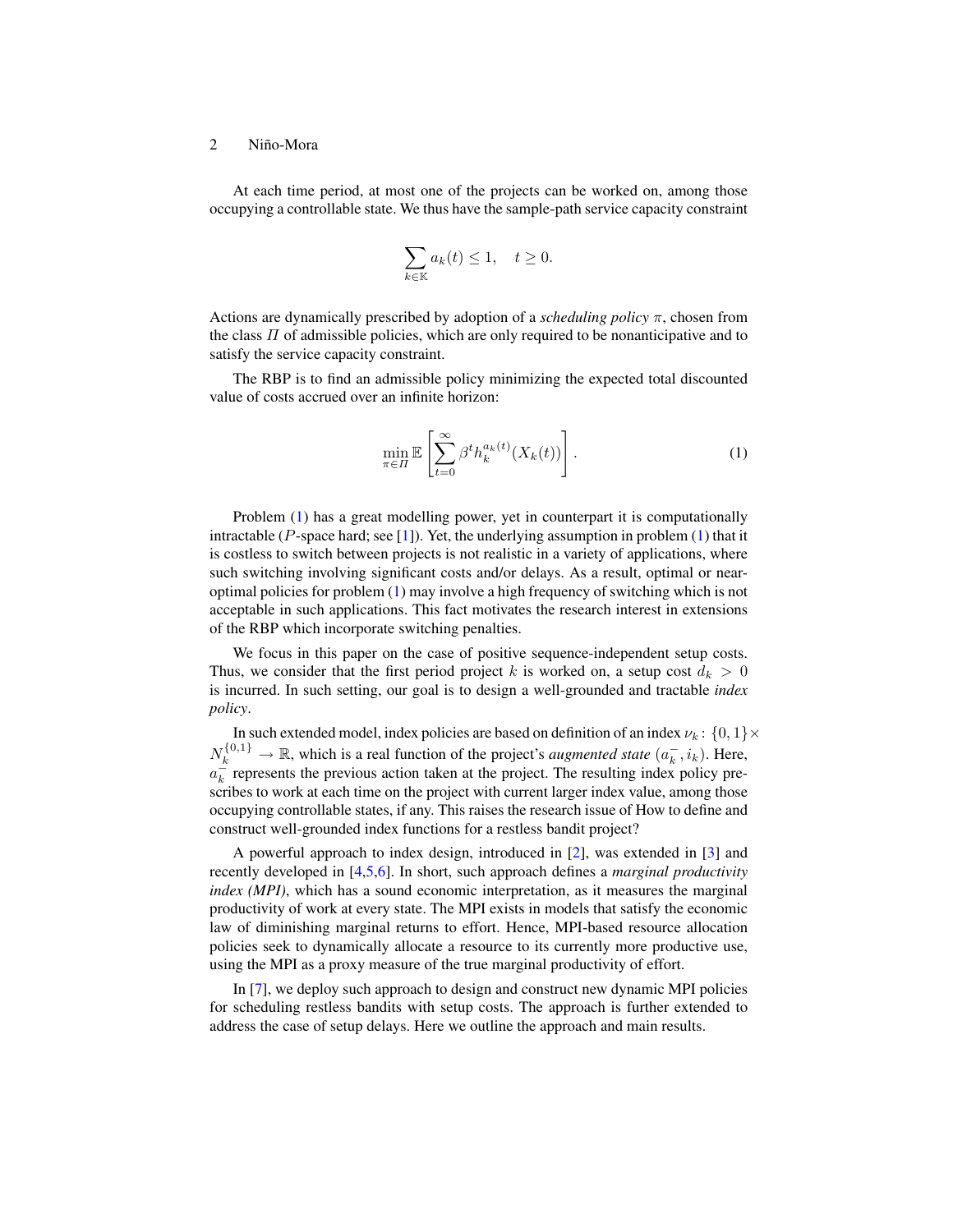### 2 Indexability and the MPI

#### 2.1 Indexable projects

We review in this section the definition, interpretation and construction of the discounted MPI, as it applies to a generic project  $k \in \mathbb{K}$ . We now consider the subsystem obtained by considering a generic class k *in isolation*. To reduce notational clutter, the project label k is dropped in what follows. Thus, e.g. now  $\Pi$  denotes the space of admissible service control policies for operating the class' subsystem, prescribing the action  $a(t) \in \{0, 1\}$  to be taken at each decision epoch.

To evaluate the value of costs incurred under a policy  $\pi \in \Pi$ , when starting at state  $i \in N$ , we use the *discounted cost measure* 

$$
f^{\pi}(i) \triangleq \mathbb{E}_{i}^{\pi} \left[ \sum_{t=0}^{\infty} h(X(t)) \beta^{t} dt \right].
$$

We further evaluate the work expended, by the *discounted work measure*

$$
g^{\pi}(i) \triangleq \mathbb{E}_{i}^{\pi} \left[ \sum_{t=0}^{\infty} a(t) \beta^{t} dt \right],
$$

To avoid technical issues arising from the choice of initial state, we consider this to be drawn from a distribution having a positive probability mass function  $p(i) > 0$  for  $i \in N$ . We denote the resulting cost and work measures by  $f^{\pi}$  and  $g^{\pi}$ .

Suppose now that the server is paid a *wage* of  $\nu \in$  per unit work performed. We will address the project's ν*-wage subproblem*

<span id="page-2-0"></span>
$$
\min_{\pi \in \Pi} f^{\pi} + \nu g^{\pi},\tag{2}
$$

which is to find an admissible policy minimizing the value of its holding and working costs.

To solve problem [\(2\)](#page-2-0), we postulate (and then establish) that its optimal policies are of *threshold* type; namely, that there exists a state ordering  $m_0, m_1, \ldots, m_n$ , with

$$
N^{\{0\}} = \{m_0\} = \{0\} \quad \text{and} \quad N^{\{0,1\}} = \{m_1, m_2, \dots, m_n\},\tag{3}
$$

such that the policies prescribe to work when the project' state lies "above" —relative to such ordering— a threshold state, and to rest otherwise. We represent a threshold policy by its *active-state set*. These are of the form

$$
S(m_i) \triangleq \begin{cases} \{m_{i+1}, \dots, m_n\} & \text{if } 0 \le i < n \\ \emptyset & \text{if } i = n. \end{cases}
$$
 (4)

giving the nested *active-state set family*

$$
\mathscr{F} \triangleq \{S(m_0), S(m_1), \ldots, S(m_n)\}.
$$

We will henceforth refer to such policies as  $\mathscr{F}\text{-}policies$ , writing e.g.  $f^{S(i)}$ ,  $g^{\alpha,S(i)}$ .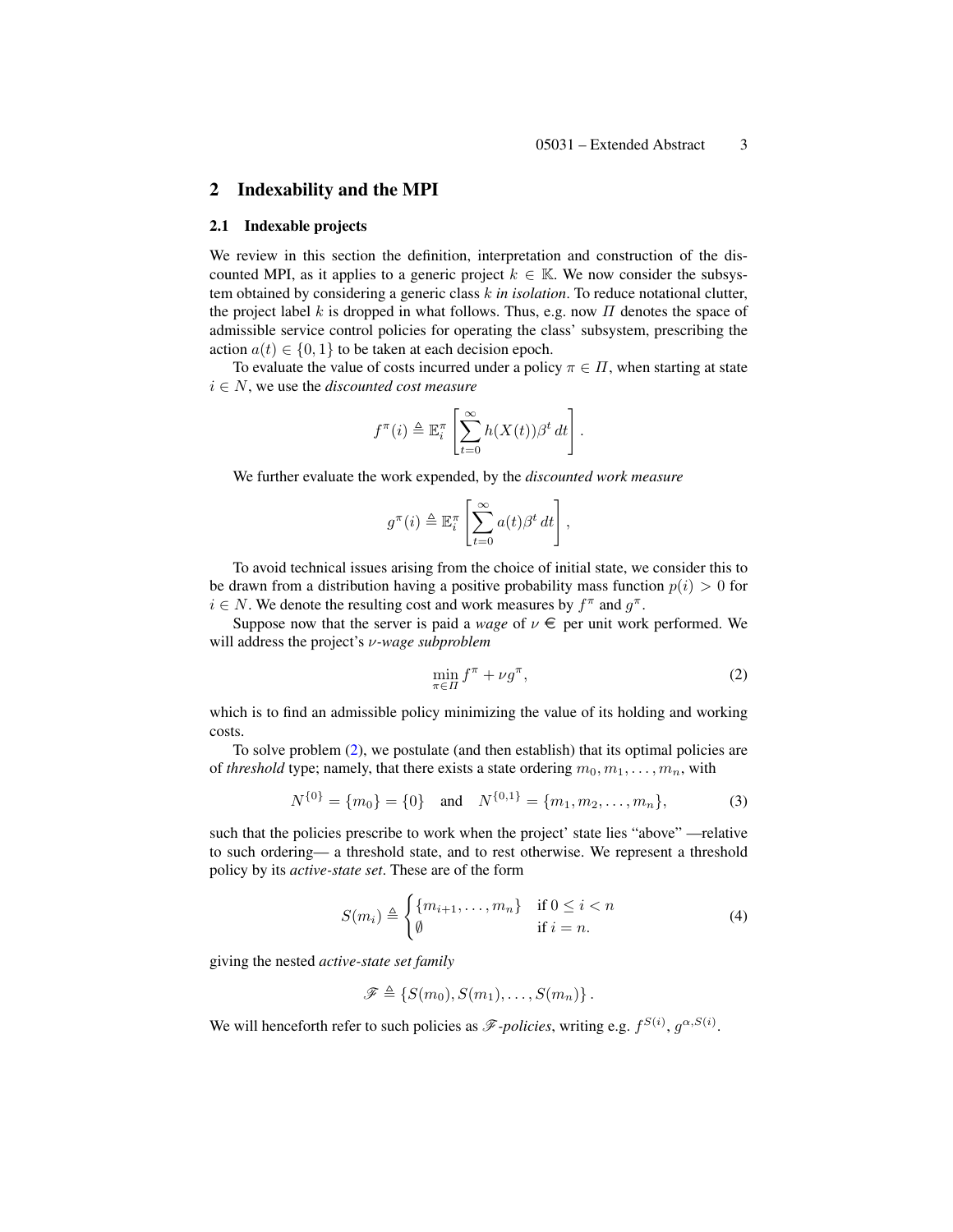#### 4 Niño-Mora

We next define a key property of the project based on the structure of optimal poli-cies for problem [\(2\)](#page-2-0) as the prevailing wage  $\nu \in \mathbb{R}$  varies. We say the project is  $\mathscr{F}$ *indexable* (under the discounted criterion) if there exists an *index*  $\nu^* \colon N^{\{0,1\}} \to \mathbb{R}$ which is nondecreasing along the state ordering, i.e.

<span id="page-3-0"></span>
$$
\nu^*(m_1) \leq \cdots \leq \nu^*(m_n),\tag{5}
$$

such that, for any  $0 < i < n$ , the  $S(m_i)$ -active policy is optimal for problem [\(2\)](#page-2-0) iff  $\nu^*(m_i) \leq \nu \leq \nu^*(m_{i+1})$ . We then term  $\nu^*$  the project's *discounted MPI*.

When it exists, the MPI gives an intuitively appealing rule to solve problem  $(2)$ : it is optimal to work in a state  $i \in N^{\{0,1\}}$  iff the latter's MPI value does not exceed the prevailing wage, i.e.  $\nu(i) \leq \nu$ . This suggests, drawing on the economic theory of resource allocation, that  $v^*(i)$  must measure the *marginal productivity of work at state* i. Such is indeed the case, as established in [\[6\]](#page-5-5). In that paper, we further prove the result that the project is  $\mathcal{F}$ -indexable iff it obeys the economic *law of diminishing marginal returns (to work)*, consistently with  $\mathscr F$ -policies. Namely, if one considers the *achievable work-cost performance region* spanned by points  $(g^{\pi}, f^{\pi})$  as  $\pi$  ranges over Π, its lower boundary (*efficient frontier*) is the piecewise linear and convex function obtained by linear interpolation on points  $(g^{S(m_i)}, f^{S(m_i)})$ , for  $i \in N$ . The discounted MPI thus has the evaluation

$$
\nu^*(m_i) = \frac{f^{S(m_i)} - f^{S(m_{i-1})}}{g^{S(m_{i-1})} - g^{(m_i)}}, \quad 1 \le i \le n.
$$
 (6)

#### 2.2 PCL-indexability conditions and MPI calculation

We will not discuss here the PCL framework. For our present purpose, it will suffice to formulate next the relevant *PCL-indexability* conditions that need to be checked to ensure indexability.

Given an action  $a \in \{0,1\}$  and an active-state set  $S \in \mathscr{F}$ , denote by  $\langle a, S \rangle$  the policy that takes action a in the initial *period* (between decision epochs), and adopts the S-active policy thereafter. For every controllable state  $i \in N^{\{0,1\}}$  and set  $S \in \mathcal{F}$ , define the *discounted* (i, S)*-marginal workload*

$$
w^{S}(i) \triangleq g^{\langle 1, S \rangle}(i) - g^{\langle 0, S \rangle}(i). \tag{7}
$$

Notice that  $w^{S}(i)$  measures the marginal increment in work expended which results from having the server work instead of rest in the initial period, given the S-active policy is used thereafter.

We analogously define the *discounted* (i, S)*-marginal cost*

$$
c^{S}(i) \triangleq f^{\langle 0, S \rangle}(i) - f^{\langle 1, S \rangle}(i). \tag{8}
$$

Thus,  $c^{S}(i)$  measures the marginal increment in cost incurred which results from having the server rest instead of work in the initial period, given the S-active policy is used thereafter.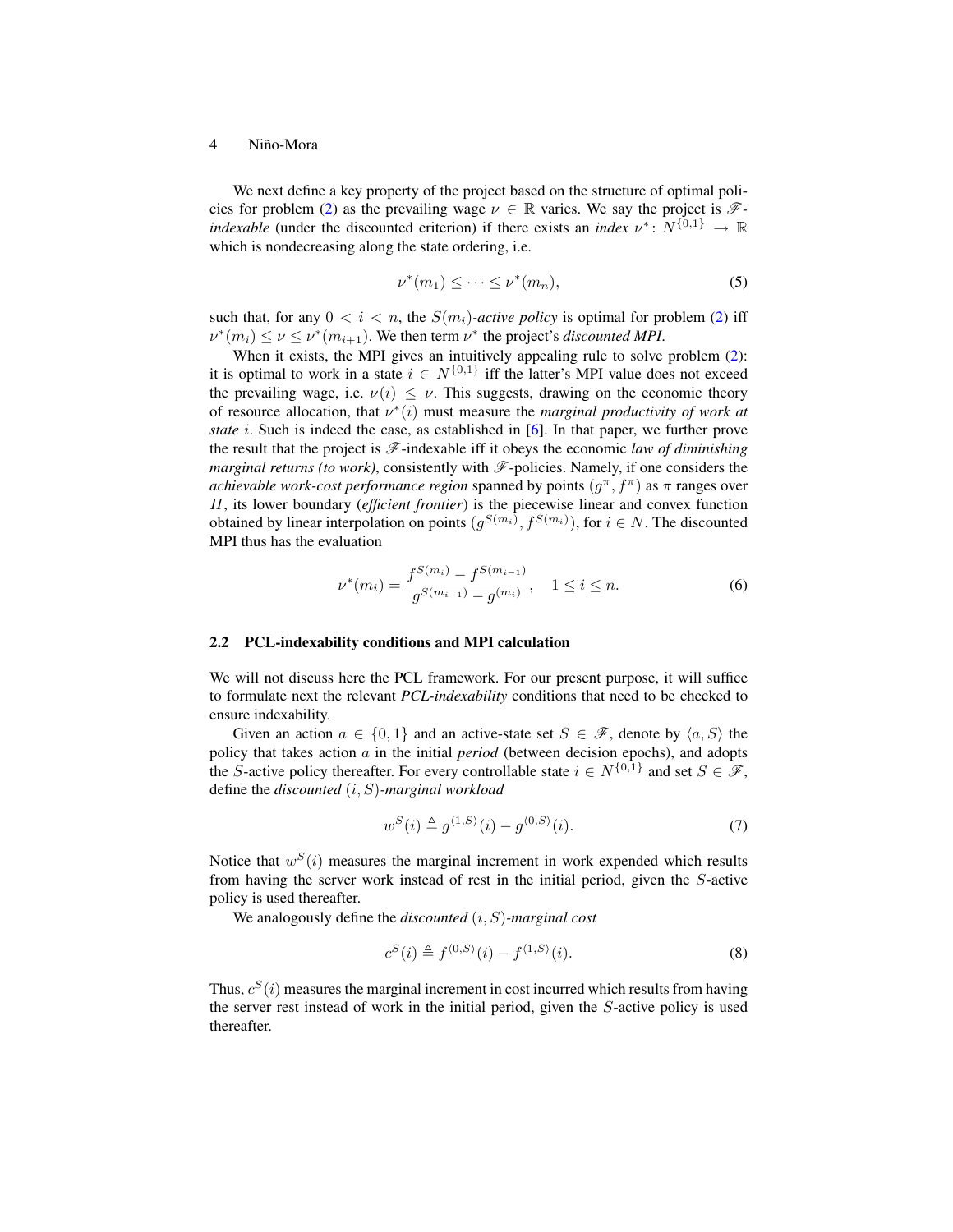Define now the *discounted* (i, S)*-marginal productivity rate* by

$$
\nu^S(i) \triangleq \frac{c^S(i)}{w^S(i)},\tag{9}
$$

provided the denominator does not vanish. Finally, we define *index*  $\nu^*$ :  $N^{\{0,1\}} \to \mathbb{R}$ by

$$
\nu^*(m_i) \triangleq \nu^{S(m_{i-1})}(m_i), \quad 1 \le i \le n. \tag{10}
$$

Let us now say that the class is  $PCL(\mathcal{F})$ *-indexable*, relative to the discounted criterion, if the following conditions hold:

- (i) Positive marginal workloads:  $w^{S}(i) > 0$ , for  $i \in N^{\{0,1\}}$ ,  $S \in \mathcal{F}$ .
- (ii) Nondecreasing index: [\(5\)](#page-3-0) holds.

The key result we will use to establish indexability, proven in  $[4,5,6]$  $[4,5,6]$  $[4,5,6]$  in increasingly general settings, is the following.

**Theorem 1.** A PCL( $\mathscr{F}$ )-indexable class is  $\mathscr{F}$ -indexable, with MPI  $v^*(\cdot)$ .

## 3 PCL-indexability for a project with setup costs

Consider now a restless bandit project, as above, but with the additional feature of incorporating a setup cost  $d > 0$ . In such setting, we define

$$
\widehat{\mathscr{F}} \triangleq \left\{(S^0,S^1) \triangleq \{0\} \times S^0 \cup \{1\} \times S^1 \colon S^0 \subseteq S^1, S^0, S^1 \in \mathscr{F}\right\}
$$

We can prove the following result.

Theorem 2. *Under the work regularity conditions for the project without setup costs, it holds that*

<span id="page-4-0"></span>
$$
w^{(S^0,S^1)}(a,i) > 0
$$
,  $(a,i) \in \{0,1\} \times N^{\{0,1\}}, (S^0, S^1) \in \widehat{\mathscr{F}}$ .

Our main result is the following.

**Theorem 3.** If the project without setup costs is  $PCL(\mathcal{F})$ -indexable, then the project *with setup costs is*  $PCL(\widehat{\mathscr{F}})$ *-indexable.* 

As a result of Theorem [3,](#page-4-0) we can construct a well-defined MPI by applying the adaptive-greedy algorithm introduced in [\[4](#page-5-3)[,5\]](#page-5-4).

Such results can be extended to the case of setup delays. See [\[7\]](#page-5-6) for the complete paper.